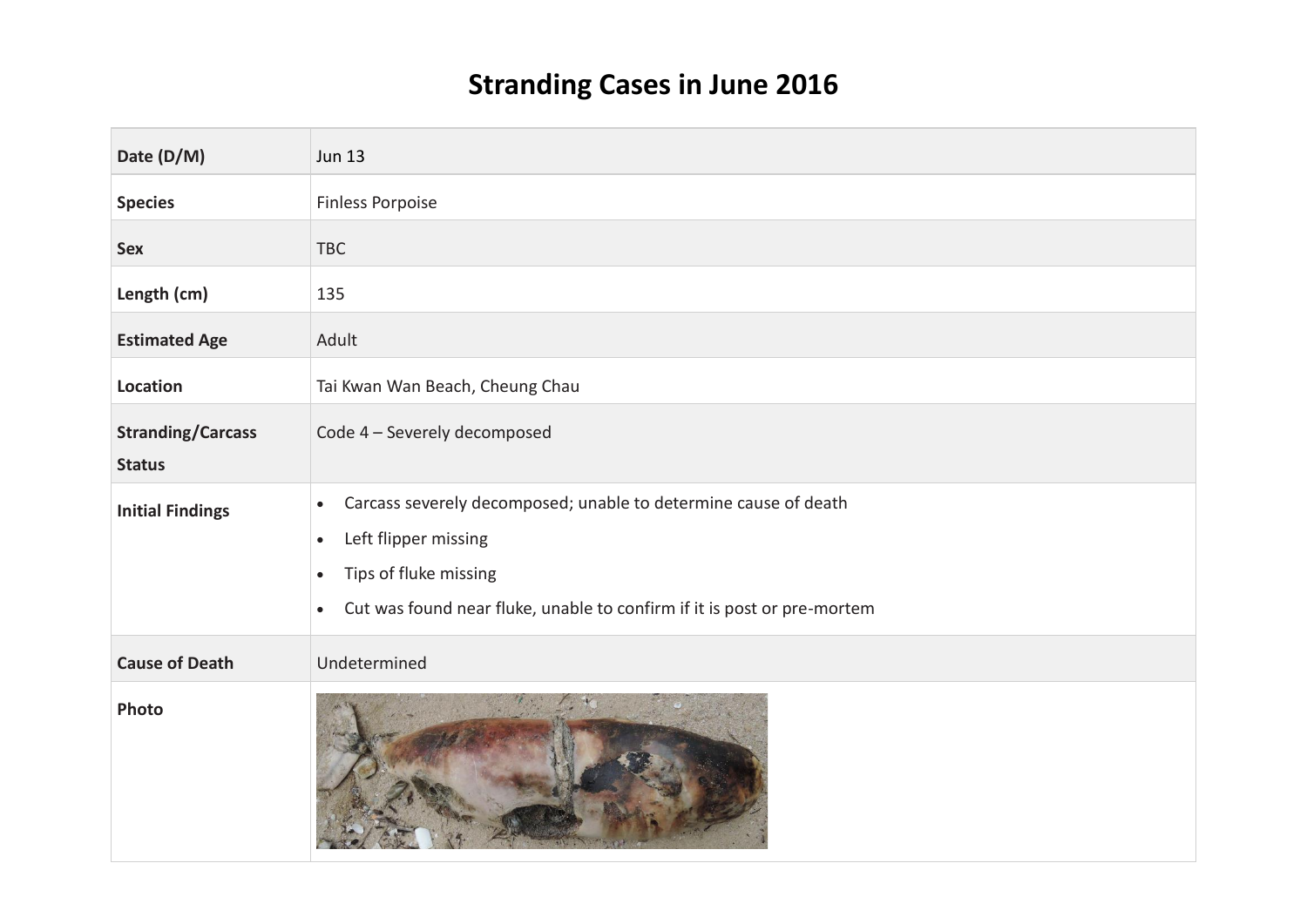| Date (D/M)               | <b>Jun 15</b>                                                                                                          |
|--------------------------|------------------------------------------------------------------------------------------------------------------------|
| <b>Species</b>           | Finless porpoise                                                                                                       |
| <b>Sex</b>               | Male                                                                                                                   |
| Length (cm)              | 128                                                                                                                    |
| <b>Estimated Age</b>     | Adult                                                                                                                  |
| Location                 | Turtle Cove Beach                                                                                                      |
| <b>Stranding/Carcass</b> | Code 4 - Severely decomposed                                                                                           |
| <b>Status</b>            |                                                                                                                        |
| <b>Initial Findings</b>  | Severely decomposed with no evidence of propeller cut or entanglement<br>$\bullet$<br>Stomach was emptied<br>$\bullet$ |
| <b>Cause of Death</b>    | Undetermined                                                                                                           |
| Photo                    |                                                                                                                        |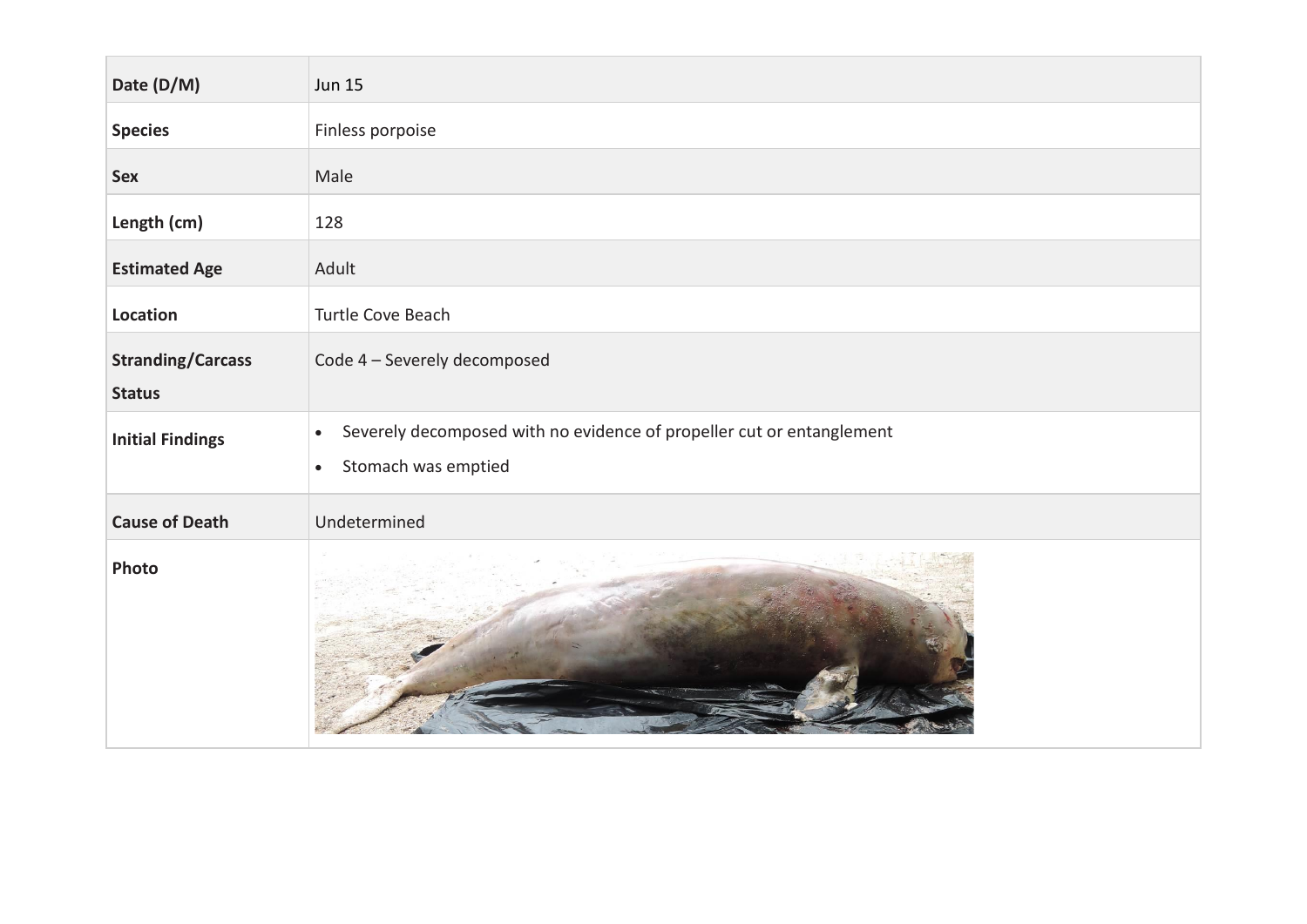| Date (D/M)                                | <b>Jun 23</b>                                                                                                          |
|-------------------------------------------|------------------------------------------------------------------------------------------------------------------------|
| <b>Species</b>                            | Chinese white dolphin                                                                                                  |
| <b>Sex</b>                                | Male                                                                                                                   |
| Length (cm)                               | 115                                                                                                                    |
| <b>Estimated Age</b>                      | calf                                                                                                                   |
| Location                                  | Floating between Hei Ling Chau, Cheung Chau and Lamma Island                                                           |
| <b>Stranding/Carcass</b><br><b>Status</b> | Code 4 - Severely decomposed                                                                                           |
| <b>Initial Findings</b>                   | Severely decomposed with no evidence of propeller cut or entanglement<br>$\bullet$<br>Stomach was emptied<br>$\bullet$ |
| <b>Cause of Death</b>                     | Undetermined                                                                                                           |
| Photo                                     |                                                                                                                        |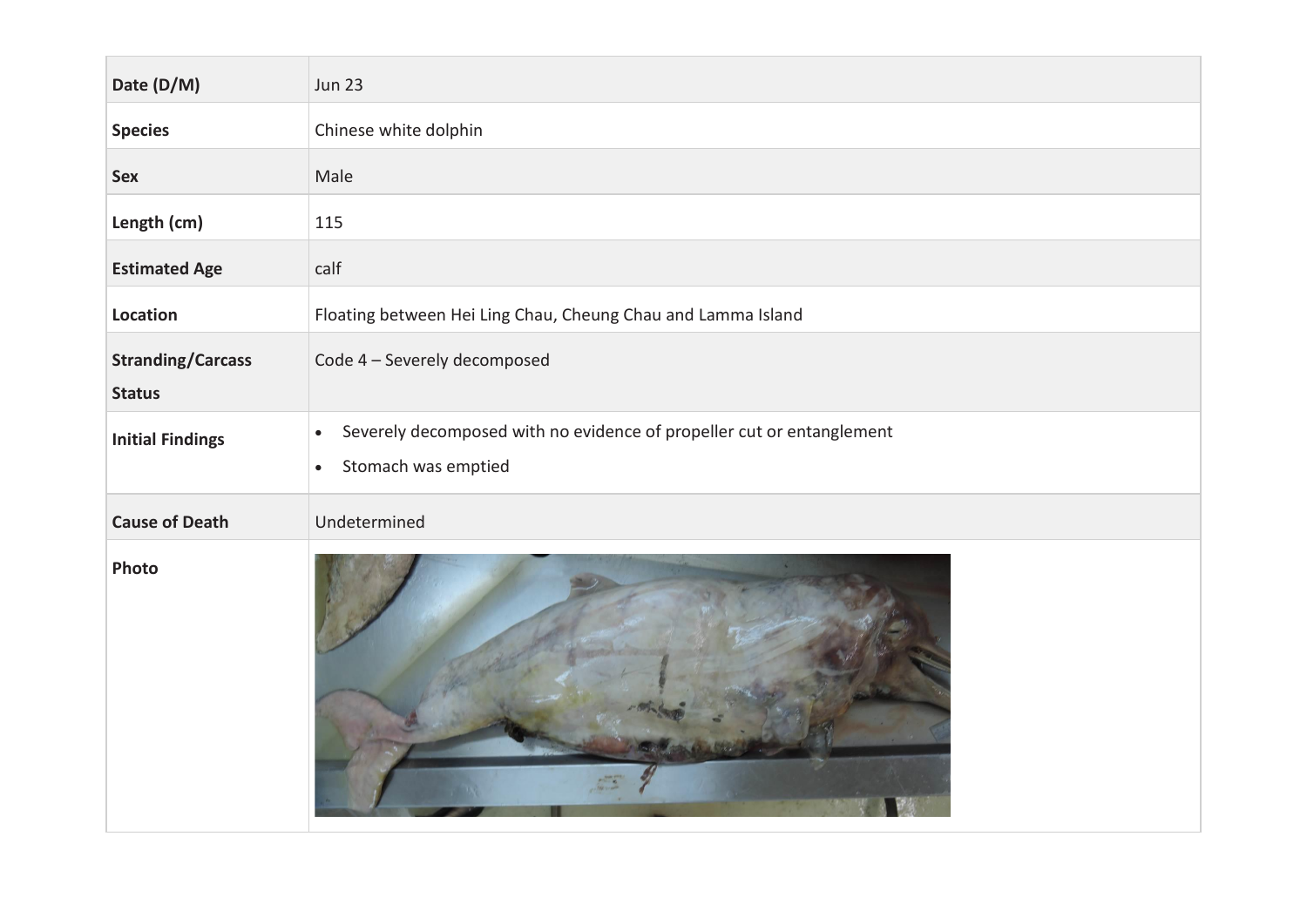| Date (D/M)               | <b>Jun 23</b>                                                                                                                                                                                                                                           |
|--------------------------|---------------------------------------------------------------------------------------------------------------------------------------------------------------------------------------------------------------------------------------------------------|
| <b>Species</b>           | Chinese white dolphin                                                                                                                                                                                                                                   |
| <b>Sex</b>               | Male                                                                                                                                                                                                                                                    |
| Length (cm)              | 272.5                                                                                                                                                                                                                                                   |
| <b>Estimated Age</b>     | Adult                                                                                                                                                                                                                                                   |
| Location                 | Floating on sea by Lido Garden, Sham Tseng                                                                                                                                                                                                              |
| <b>Stranding/Carcass</b> | Code 4 - Severely decomposed                                                                                                                                                                                                                            |
| <b>Status</b>            |                                                                                                                                                                                                                                                         |
| <b>Initial Findings</b>  | Severely decomposed<br>$\bullet$<br>Entanglement from fluke to right flipper causing right flipper joint bone exposed<br>$\bullet$<br>Stomach filled with digested fish<br>$\bullet$<br>Fish was found stuck in oesophagus causing choking<br>$\bullet$ |
| <b>Cause of Death</b>    | Asphyxiation, Presumptive                                                                                                                                                                                                                               |
| Photo                    |                                                                                                                                                                                                                                                         |